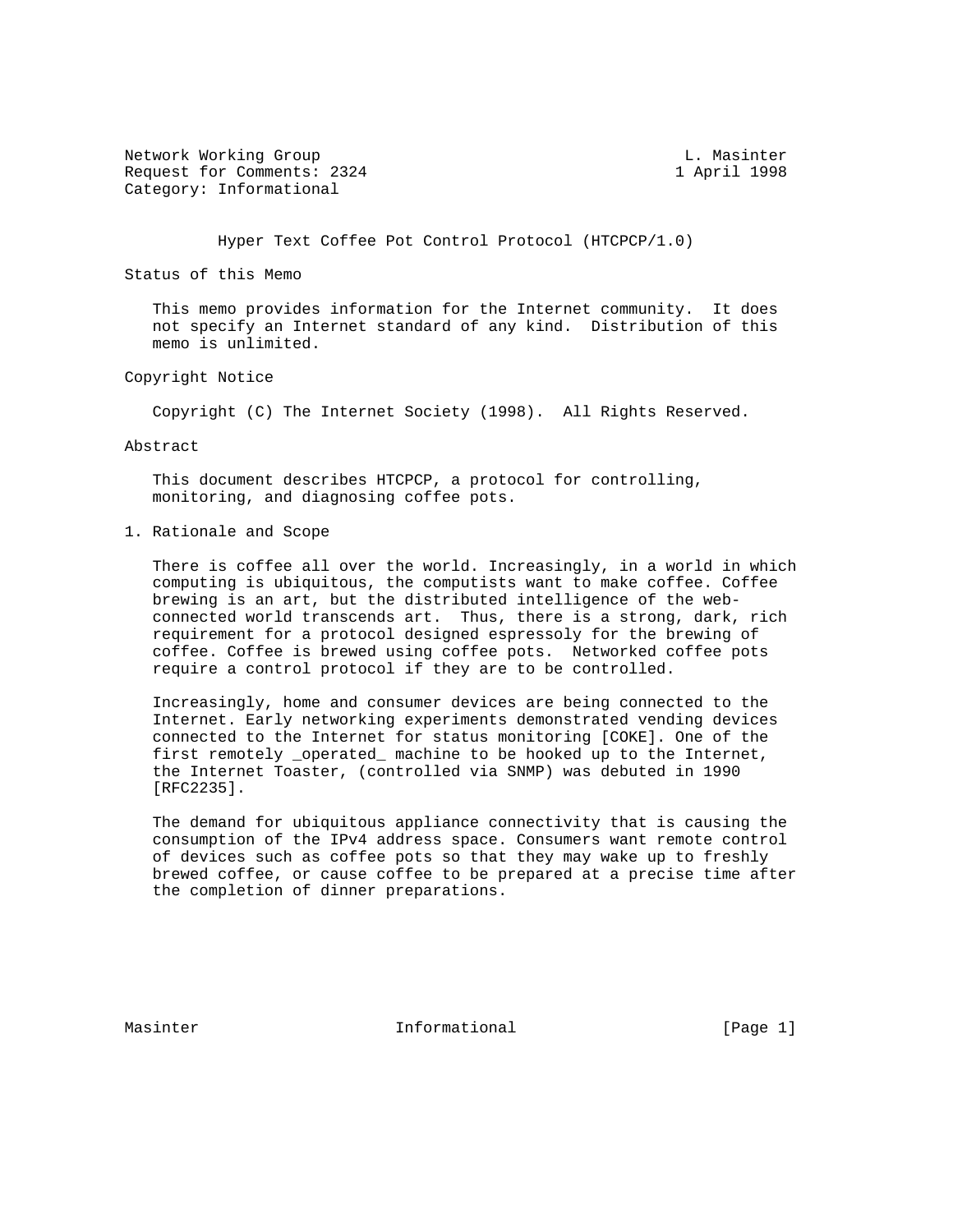This document specifies a Hyper Text Coffee Pot Control Protocol (HTCPCP), which permits the full request and responses necessary to control all devices capable of making the popular caffeinated hot beverages.

 HTTP 1.1 ([RFC2068]) permits the transfer of web objects from origin servers to clients. The web is world-wide. HTCPCP is based on HTTP. This is because HTTP is everywhere. It could not be so pervasive without being good. Therefore, HTTP is good. If you want good coffee, HTCPCP needs to be good. To make HTCPCP good, it is good to base HTCPCP on HTTP.

 Future versions of this protocol may include extensions for espresso machines and similar devices.

2. HTCPCP Protocol

 The HTCPCP protocol is built on top of HTTP, with the addition of a few new methods, header fields and return codes. All HTCPCP servers should be referred to with the "coffee:" URI scheme (Section 4).

- 2.1 HTCPCP Added Methods
- 2.1.1 The BREW method, and the use of POST

 Commands to control a coffee pot are sent from client to coffee server using either the BREW or POST method, and a message body with Content-Type set to "application/coffee-pot-command".

 A coffee pot server MUST accept both the BREW and POST method equivalently. However, the use of POST for causing actions to happen is deprecated.

 Coffee pots heat water using electronic mechanisms, so there is no fire. Thus, no firewalls are necessary, and firewall control policy is irrelevant. However, POST may be a trademark for coffee, and so the BREW method has been added. The BREW method may be used with other HTTP-based protocols (e.g., the Hyper Text Brewery Control Protocol).

## 2.1.2 GET method

 In HTTP, the GET method is used to mean "retrieve whatever information (in the form of an entity) identified by the Request- URI." If the Request-URI refers to a data-producing process, it is the produced data which shall be returned as the entity in the response and not the source text of the process, unless that text happens to be the output of the process.

Masinter Informational [Page 2]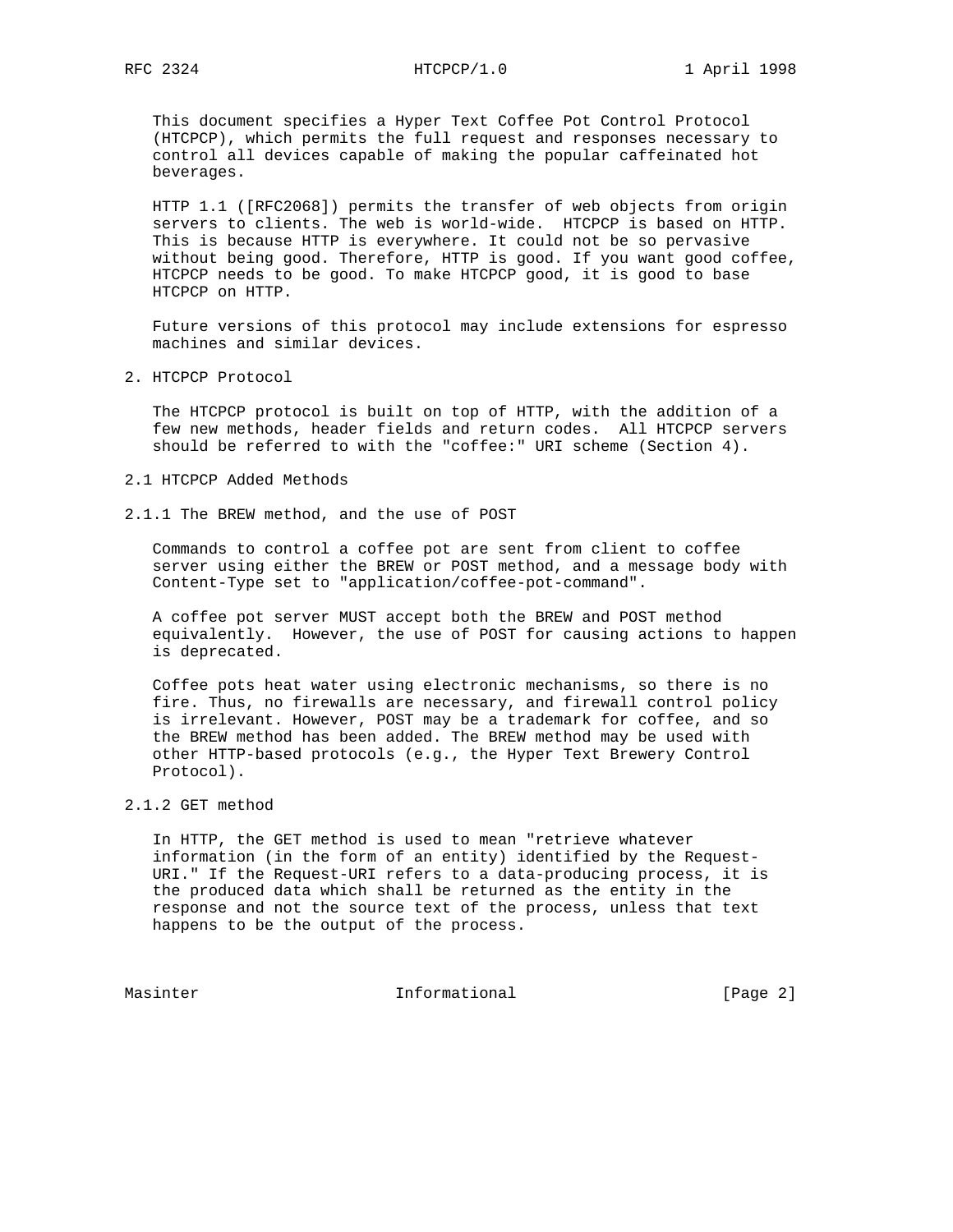In HTCPCP, the resources associated with a coffee pot are physical, and not information resources. The "data" for most coffee URIs contain no caffeine.

2.1.3 PROPFIND method

 If a cup of coffee is data, metadata about the brewed resource is discovered using the PROPFIND method [WEBDAV].

2.1.4 WHEN method

 When coffee is poured, and milk is offered, it is necessary for the holder of the recipient of milk to say "when" at the time when sufficient milk has been introduced into the coffee. For this purpose, the "WHEN" method has been added to HTCPCP. Enough? Say WHEN.

2.2 Coffee Pot Header fields

 HTCPCP recommends several HTTP header fields and defines some new ones.

2.2.1 Recommended header fields

2.2.1.1 The "safe" response header field.

 [SAFE] defines a HTTP response header field, "Safe", which can be used to indicate that repeating a HTTP request is safe. The inclusion of a "Safe: Yes" header field allows a client to repeat a previous request if the result of the request might be repeated.

 The actual safety of devices for brewing coffee varies widely, and may depend, in fact, on conditions in the client rather than just in the server. Thus, this protocol includes an extension to the "Safe" response header:

| Safe                                        |  |                          | = "Safe" ":" safe-nature            |
|---------------------------------------------|--|--------------------------|-------------------------------------|
| safe-nature                                 |  |                          | = "yes"   "no"   conditionally-safe |
| $conditionally-safe = "if-" safe-condition$ |  |                          |                                     |
| safe-condition                              |  | $=$ "user-awake"   token |                                     |

 indication will allow user agents to handle retries of some safe requests, in particular safe POST requests, in a more user-friendly way.

Masinter 10 Informational 10 (Page 3)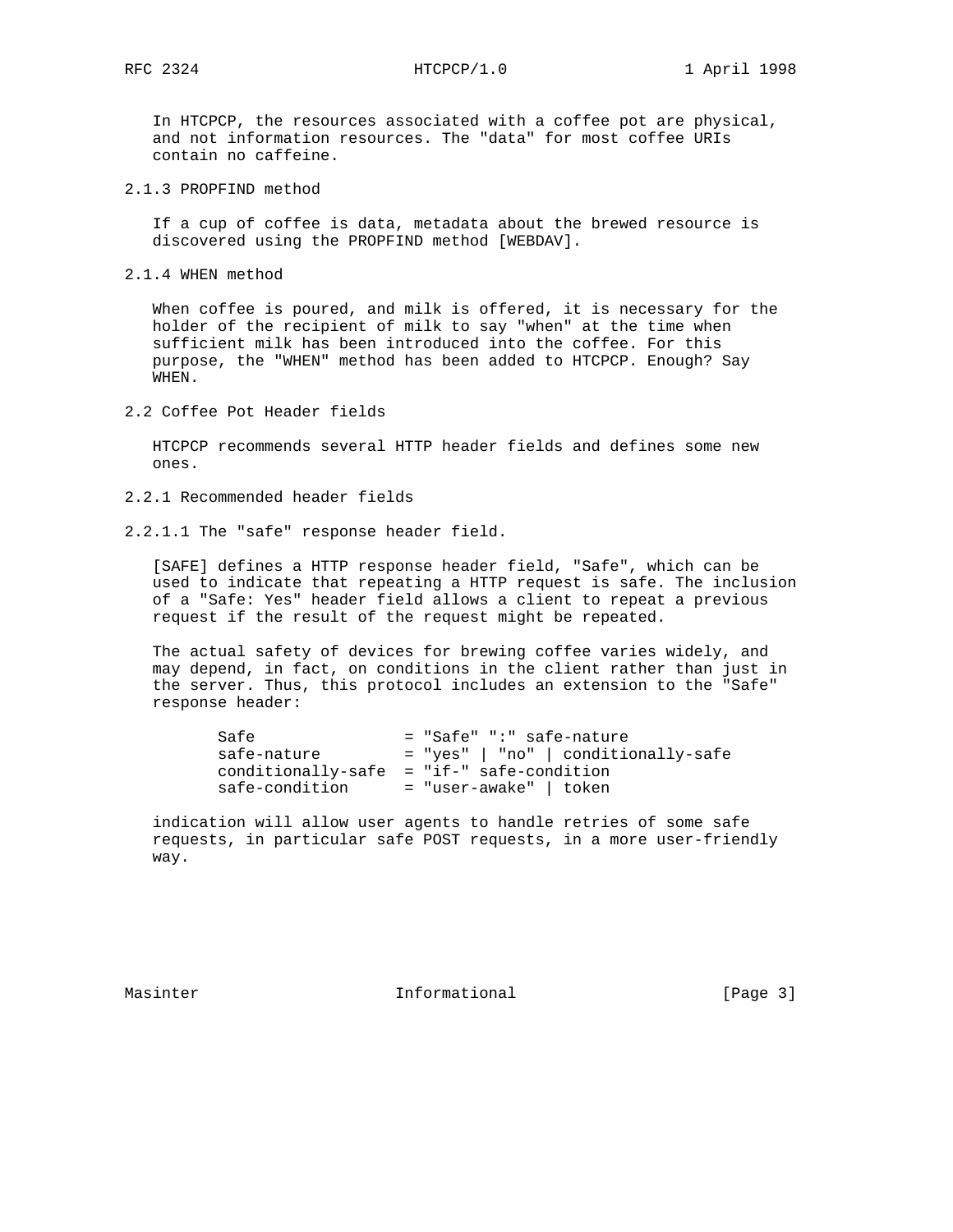# 2.2.2 New header fields

2.2.2.1 The Accept-Additions header field

 In HTTP, the "Accept" request-header field is used to specify media types which are acceptable for the response. However, in HTCPCP, the response may result in additional actions on the part of the automated pot. For this reason, HTCPCP adds a new header field, "Accept-Additions":

|              |               | Accept-Additions = "Accept-Additions" ":"<br>#( addition-range [ accept-params ] )                       |
|--------------|---------------|----------------------------------------------------------------------------------------------------------|
|              | addition-type | " * "<br>milk-type<br>syrup-type<br>sweetener-type<br>spice-type<br>alcohol-type<br>$*( "i" parameter )$ |
| milk-type    |               | = ( "Cream"   "Half-and-half"   "Whole-milk"<br>"Part-Skim"   "Skim"   "Non-Dairy" )                     |
| syrup-type   |               | = ( "Vanilla"   "Almond"   "Raspberry"<br>"Chocolate")                                                   |
| alcohol-type |               | = ( "Whisky"   "Rum"   "Kahlua"   "Aquavit" )                                                            |

### 2.2.3 Omitted Header Fields

No options were given for decaffeinated coffee. What's the point?

2.3 HTCPCP return codes

 Normal HTTP return codes are used to indicate difficulties of the HTCPCP server. This section identifies special interpretations and new return codes.

2.3.1 406 Not Acceptable

 This return code is normally interpreted as "The resource identified by the request is only capable of generating response entities which have content characteristics not acceptable according to the accept headers sent in the request. In HTCPCP, this response code MAY be returned if the operator of the coffee pot cannot comply with the Accept-Addition request. Unless the request was a HEAD request, the response SHOULD include an entity containing a list of available coffee additions.

Masinter 11 Informational 11 (Page 4)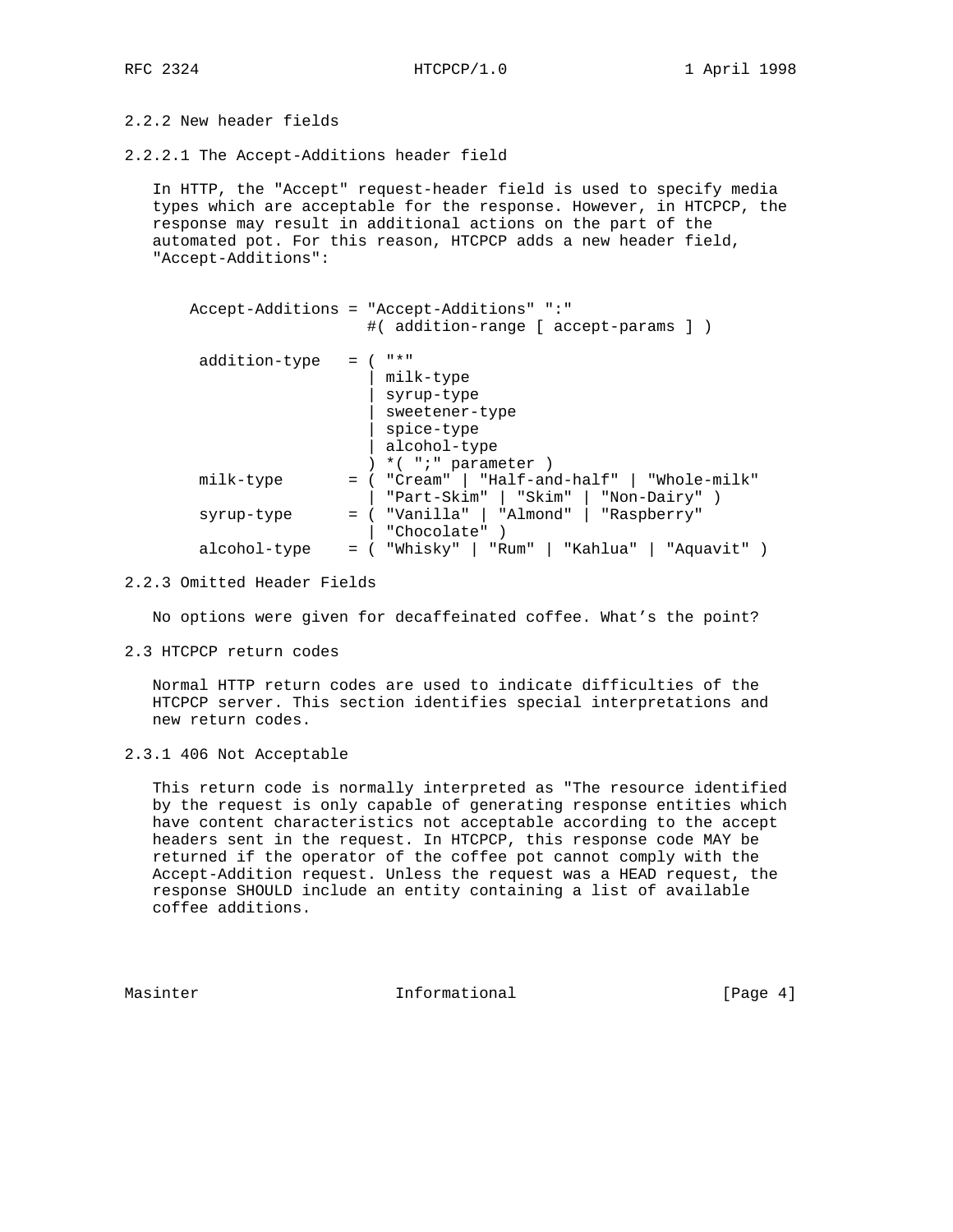In practice, most automated coffee pots cannot currently provide additions.

2.3.2 418 I'm a teapot

 Any attempt to brew coffee with a teapot should result in the error code "418 I'm a teapot". The resulting entity body MAY be short and stout.

3. The "coffee" URI scheme

 Because coffee is international, there are international coffee URI schemes. All coffee URL schemes are written with URL encoding of the UTF-8 encoding of the characters that spell the word for "coffee" in any of 29 languages, following the conventions for internationalization in URIs [URLI18N].

coffee-url = coffee-scheme ":" [ "//" host ] ["/" pot-designator ] ["?" additions-list ]

coffee-scheme = ( "koffie" ; Afrikaans, Dutch | "q%C3%A6hv%C3%A6" ; Azerbaijani | "%D9%82%D9%87%D9%88%D8%A9" ; Arabic | "akeita" ; Basque ; Bengali | "kahva" ; Bosnian | "kafe" ; Bulgarian, Czech | "caf%C3%E8" ; Catalan, French, Galician | "%E5%92%96%E5%95%A1" ; Chinese | "kava" ; Croatian  $\begin{array}{ccc}\n & \cdot & \cdot & \cdot & \cdot & \cdot \\
\mid & \text{"kava"} & & & & & \text{if } \text{Cr} \\
\text{"k&C3&Alva} & & & & \text{if } \text{Czech} \\
\mid & \text{kaffe} & & & & \text{if } \text{Ranish} \\
\mid & \cdot & \cdot & \cdot & \cdot & \text{Inval} \\
\end{array}$ ; Danish, Norwegian, Swedish | "coffee" ; English | "kafo" ; Esperanto ; Estonian | "kahvi" ; Finnish | "%4Baffee" ; German | "%CE%BA%CE%B1%CF%86%CE%AD" ; Greek | "%E0%A4%95%E0%A5%8C%E0%A4%AB%E0%A5%80" ; Hindi | "%E3%82%B3%E3%83%BC%E3%83%92%E3%83%BC" ; Japanese | "%EC%BB%A4%ED%94%BC" ; Korean | "%D0%BA%D0%BE%D1%84%D0%B5" ; Russian | "%E0%B8%81%E0%B8%B2%E0%B9%81%E0%B8%9F" ; Thai ) pot-designator = "pot-" integer ; for machines with multiple pots

additions-list = #( addition )

Masinter 1. Informational 1. The Informational The Interventional (Page 5)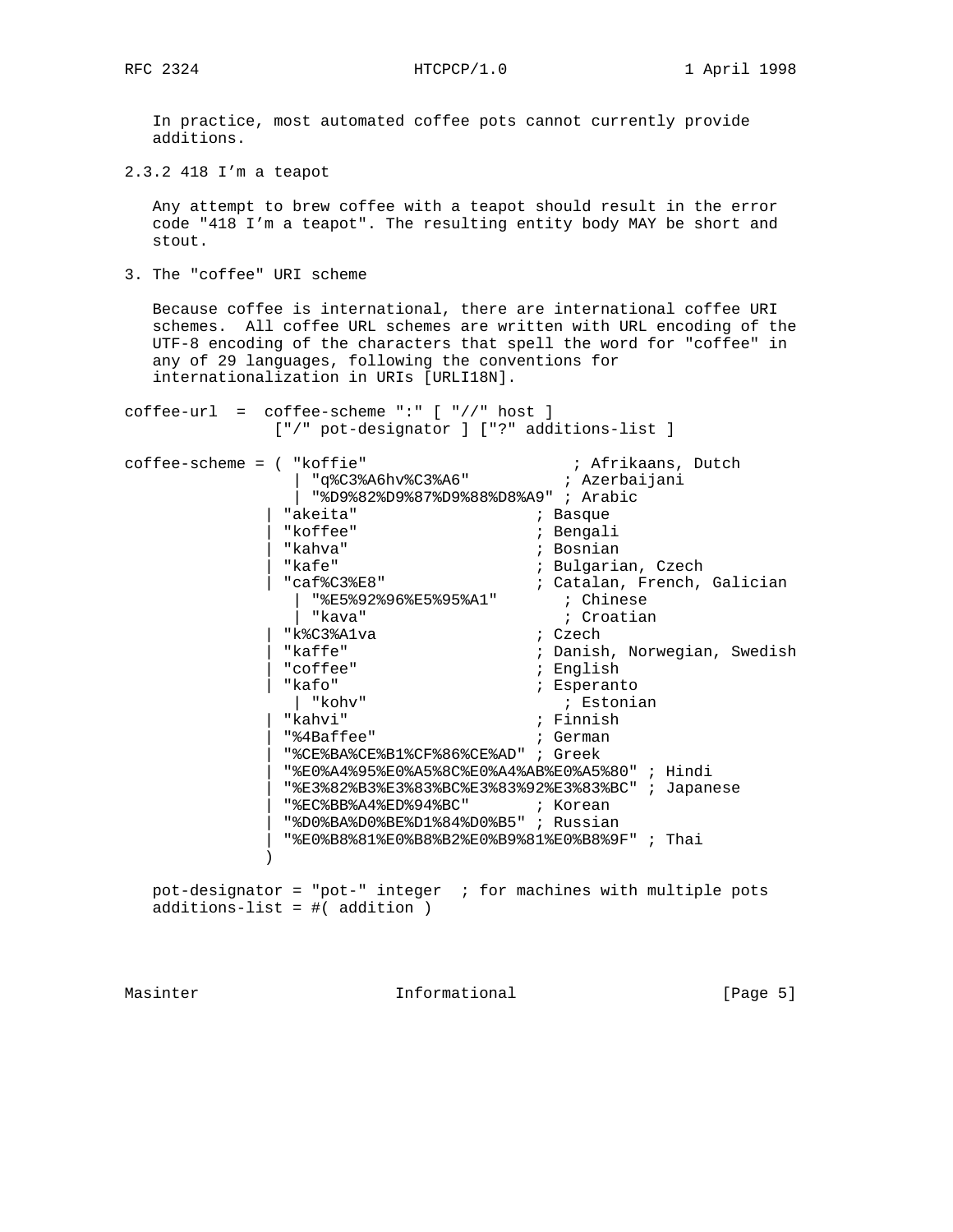All alternative coffee-scheme forms are equivalent. However, the use of coffee-scheme in various languages MAY be interpreted as an indication of the kind of coffee produced by the coffee pot. Note that while URL scheme names are case-independent, capitalization is important for German and thus the initial "K" must be encoded.

4. The "message/coffeepot" media type

 The entity body of a POST or BREW request MUST be of Content-Type "message/coffeepot". Since most of the information for controlling the coffee pot is conveyed by the additional headers, the content of "message/coffeepot" contains only a coffee-message-body:

coffee-message-body = "start" | "stop"

5. Operational constraints

 This section lays out some of the operational issues with deployment of HTCPCP ubiquitously.

5.1 Timing Considerations

 A robust quality of service is required between the coffee pot user and the coffee pot service. Coffee pots SHOULD use the Network Time Protocol [NTP] to synchronize their clocks to a globally accurate time standard.

 Telerobotics has been an expensive technology. However, with the advent of the Cambridge Coffee Pot [CAM], the use of the web (rather than SNMP) for remote system monitoring and management has been proven. Additional coffee pot maintenance tasks might be accomplished by remote robotics.

 Web data is normally static. Therefore to save data transmission and time, Web browser programs store each Web page retrieved by a user on the user's computer. Thus, if the user wants to return to that page, it is now stored locally and does not need to be requested again from the server. An image used for robot control or for monitoring a changing scene is dynamic. A fresh version needs to be retrieved from the server each time it is accessed.

## 5.2 Crossing firewalls

 In most organizations HTTP traffic crosses firewalls fairly easily. Modern coffee pots do not use fire. However, a "firewall" is useful for protection of any source from any manner of heat, and not just fire. Every home computer network SHOULD be protected by a firewall from sources of heat. However, remote control of coffee pots is

Masinter Informational [Page 6]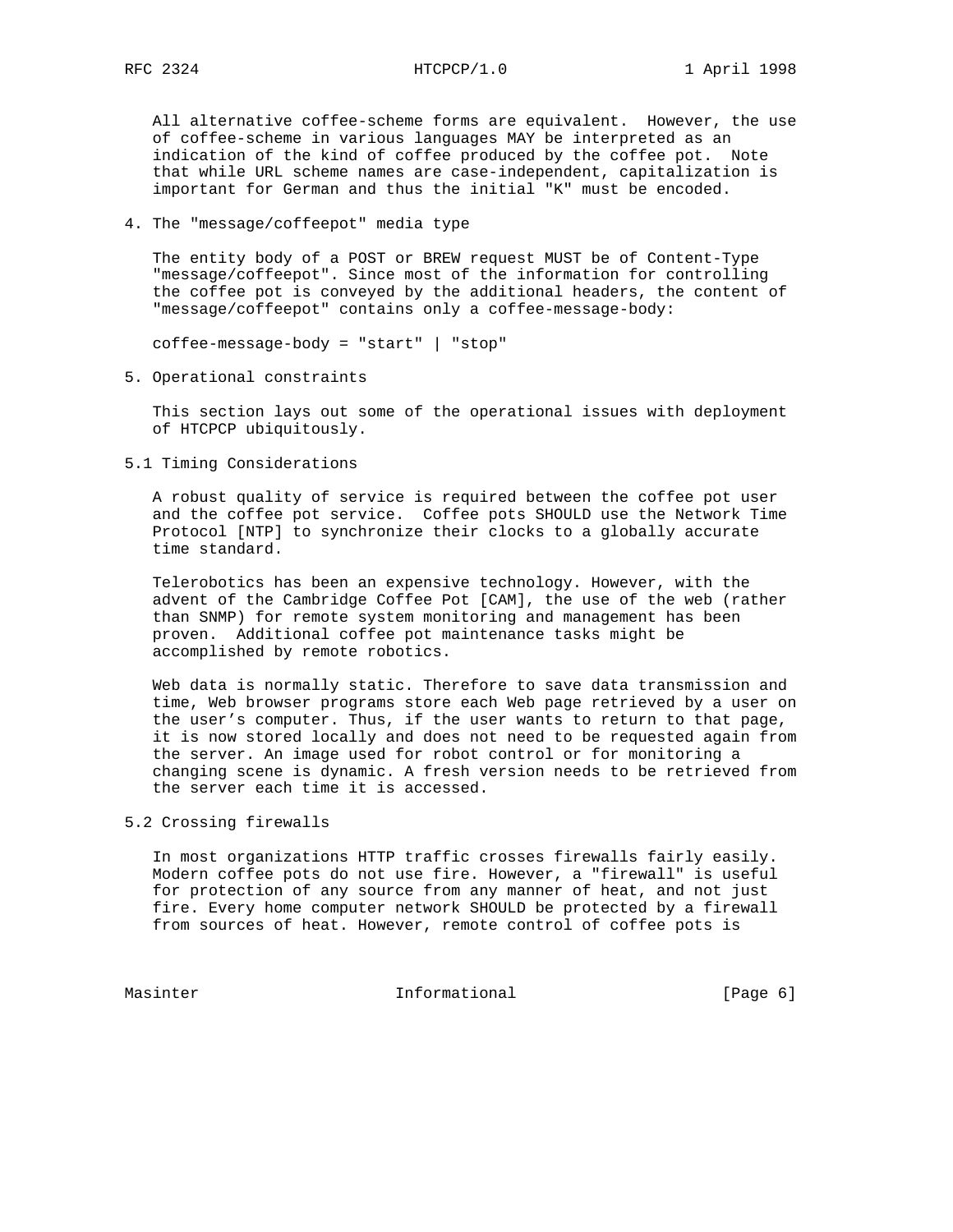important from outside the home. Thus, it is important that HTCPCP cross firewalls easily.

 By basing HTCPCP on HTTP and using port 80, it will get all of HTTP's firewall-crossing virtues. Of course, the home firewalls will require reconfiguration or new versions in order to accommodate HTCPCP specific methods, headers and trailers, but such upgrades will be easily accommodated. Most home network system administrators drink coffee, and are willing to accommodate the needs of tunnelling HTCPCP.

6. System management considerations

 Coffee pot monitoring using HTTP protocols has been an early application of the web. In the earliest instance, coffee pot monitoring was an early (and appropriate) use of ATM networks [CAM].

 The traditional technique [CAM] was to attach a frame-grabber to a video camera, and feed the images to a web server. This was an appropriate application of ATM networks. In this coffee pot installation, the Trojan Room of Cambridge University laboratories was used to give a web interface to monitor a common coffee pot. of us involved in related research and, being poor, impoverished academics, we only had one coffee filter machine between us, which lived in the corridor just outside the Trojan Room. However, being highly dedicated and hard-working academics, we got through a lot of coffee, and when a fresh pot was brewed, it often didn't last long.

 This service was created as the first application to use a new RPC mechanism designed in the Cambridge Computer Laboratory - MSRPC2. It runs over MSNL (Multi-Service Network Layer) - a network layer protocol designed for ATM networks.

 Coffee pots on the Internet may be managed using the Coffee Pot MIB [CPMIB].

7. Security Considerations

 Anyone who gets in between me and my morning coffee should be insecure.

 Unmoderated access to unprotected coffee pots from Internet users might lead to several kinds of "denial of coffee service" attacks. The improper use of filtration devices might admit trojan grounds. Filtration is not a good virus protection method.

Masinter 11 Informational 1999 [Page 7]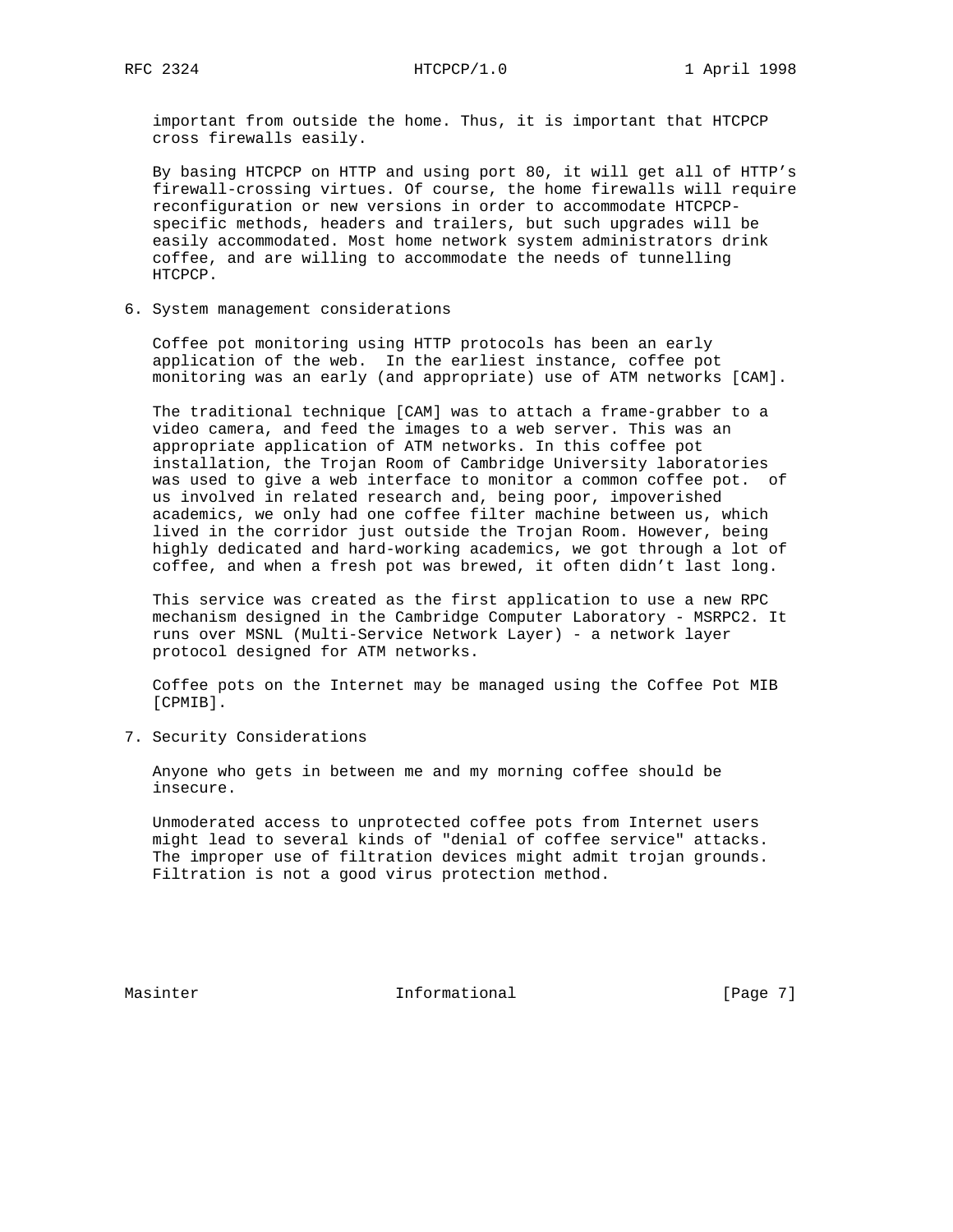Putting coffee grounds into Internet plumbing may result in clogged plumbing, which would entail the services of an Internet Plumber [PLUMB], who would, in turn, require an Internet Plumber's Helper.

Access authentication will be discussed in a separate memo.

8. Acknowledgements

 Many thanks to the many contributors to this standard, including Roy Fielding, Mark Day, Keith Moore, Carl Uno-Manros, Michael Slavitch, and Martin Duerst. The inspiration of the Prancing Pony, the CMU Coke Machine, the Cambridge Coffee Pot, the Internet Toaster, and other computer controlled remote devices have led to this valuable creation.

9. References

 [RFC2068] Fielding, R., Gettys, J., Mogul, J., Frystyk, H., and T. Berners-Lee, "Hypertext Transfer Protocol -- HTTP/1.1", RFC 2068, January 1997.

 [RFC2186] Wessels, D., and K. Claffy, "Internet Cache Protocol (ICP), version 2," RFC 2186, September 1997

 [CPMIB] Slavitch, M., "Definitions of Managed Objects for Drip-Type Heated Beverage Hardware Devices using SMIv2", RFC 2325, 1 April 1998.

 [HTSVMP] Q. Stafford-Fraser, "Hyper Text Sandwich Van Monitoring Protocol, Version 3.2". In preparation.

 [RFC2295] Holtman, K., and A. Mutz, "Transparent Content Negotiation in HTTP", RFC 2295, March 1998.

[SAFE] K. Holtman. "The Safe Response Header Field", September 1997.

 [CAM] "The Trojan Room Coffee Machine", D. Gordon and M. Johnson, University of Cambridge Computer Lab, <http://www.cl.cam.ac.uk/coffee/coffee.html>

 [CBIO] "The Trojan Room Coffee Pot, a (non-technical) biography", Q. Stafford-Fraser, University of Cambridge Computer Lab, <http://www.cl.cam.ac.uk/coffee/qsf/coffee.html>.

 [RFC2235] Zakon, R., "Hobbes' Internet Timeline", FYI 32, RFC 2230, November 1997. See also <http://www.internode.com.au/images/toaster2.jpg>

Masinter 11 Informational 1996 [Page 8]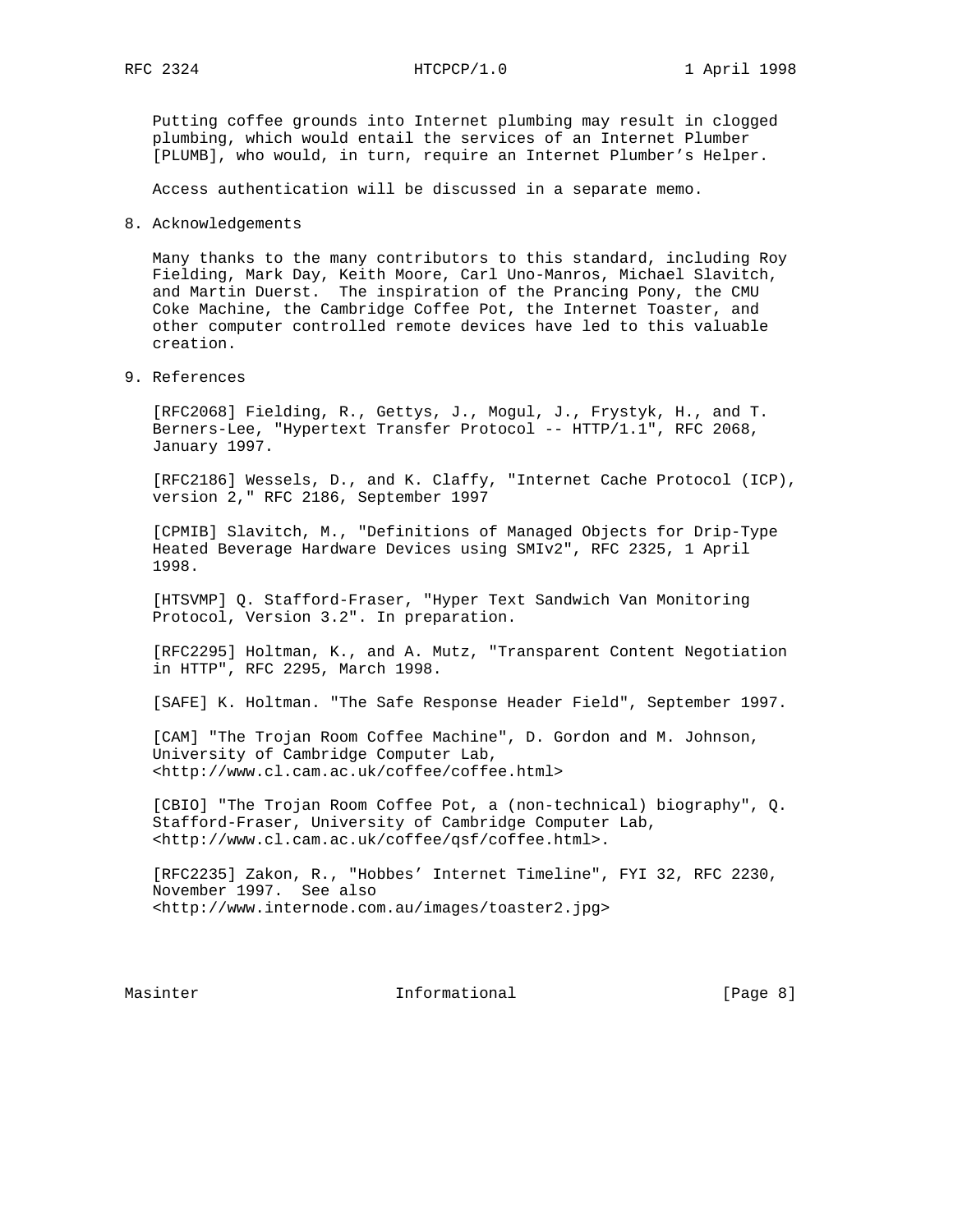[NTP] Mills, D., "Network Time Protocol (Version 3) Specification, Implementation and Analysis", RFC 1305, March 1992.

 [URLI18N] Masinter, L., "Using UTF8 for non-ASCII Characters in Extended URIs" Work in Progress.

 [PLUMB] B. Metcalfe, "Internet Plumber of the Year: Jim Gettys", Infoworld, February 2, 1998.

 [COKE] D. Nichols, "Coke machine history", C. Everhart, "Interesting uses of networking", <http://www cse.ucsd.edu/users/bsy/coke.history.txt>.

10. Author's Address

 Larry Masinter Xerox Palo Alto Research Center 3333 Coyote Hill Road Palo Alto, CA 94304

EMail: masinter@parc.xerox.com

Masinter 10 Informational 10 (Page 9)